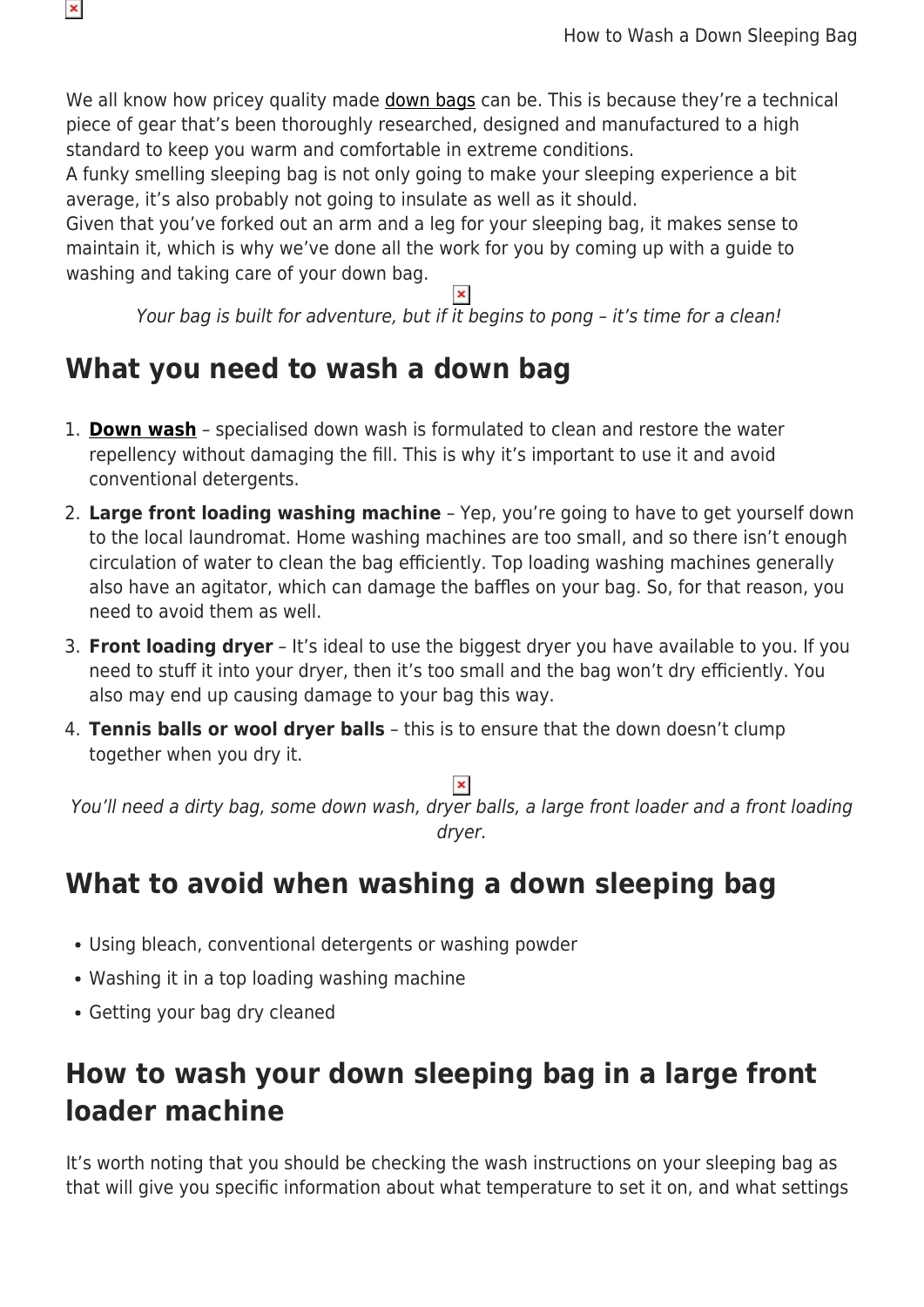to use.

- 1. Turn the bag inside out and put it inside the machine.
- 2. Make sure there isn't any residual washing powder in there first, and then add in the amount of down wash according to the label.
- 3. Set it to the correct temperature and put it on the delicate or gentle cycle.
- 4. Take it out and check it over.
- 5. Put it in the tumble drier on the low-heat (gentle) setting with dryer balls or tennis balls to prevent clumping.

#### $\pmb{\times}$

Once your bag has been washed, pop it in a dryer with some tennis balls to prevent clumping.

### **How to handwash your down bag in a bathtub**

- 1. Turn the bag inside out with all the zips and tabs closed.
- 2. Fill up your bathtub with lukewarm water (or whatever the instructions say).
- 3. Add in the recommended amount of downwash.
- 4. Lay the bag out in the tub, and gently massage the wash into the bag.
- 5. Leave it there to soak for about an hour.
- 6. Drain the tub and fill it will water to rinse the bag, leave it to soak in the water for around 15 minutes.
- 7. Then gently press on the bag to get the soap out. Repeat this a couple of times until there are no suds left.
- 8. Drain the tub, and then press on the bag gently to get the excess water out.
- 9. If your dryer is not big enough, you can then take it to your local laundromat to dry it. Or lay it out flat on a drying rack/ clothesline in a warm, ventilated area – indoors or outdoors. You will have to give it a gentle shake every now and again to ensure that the down doesn't clump.

If you can't get access to a large front loader, a bathtub is your next best option.

## **Tips for keeping your down bag in good condition:**

#### **1. Use a sleeping bag liner**

Use a [sleeping bag liner](https://www.snowys.com.au/sleeping-gear-accessories#/specFilters=5m!#-!6&pageSize=40&orderBy=-1&pageNumber=1) every single time you use the bag. This will minimise sweat and oils from your skin from getting onto the bag, which can affect its insulation.

 $\pmb{\times}$